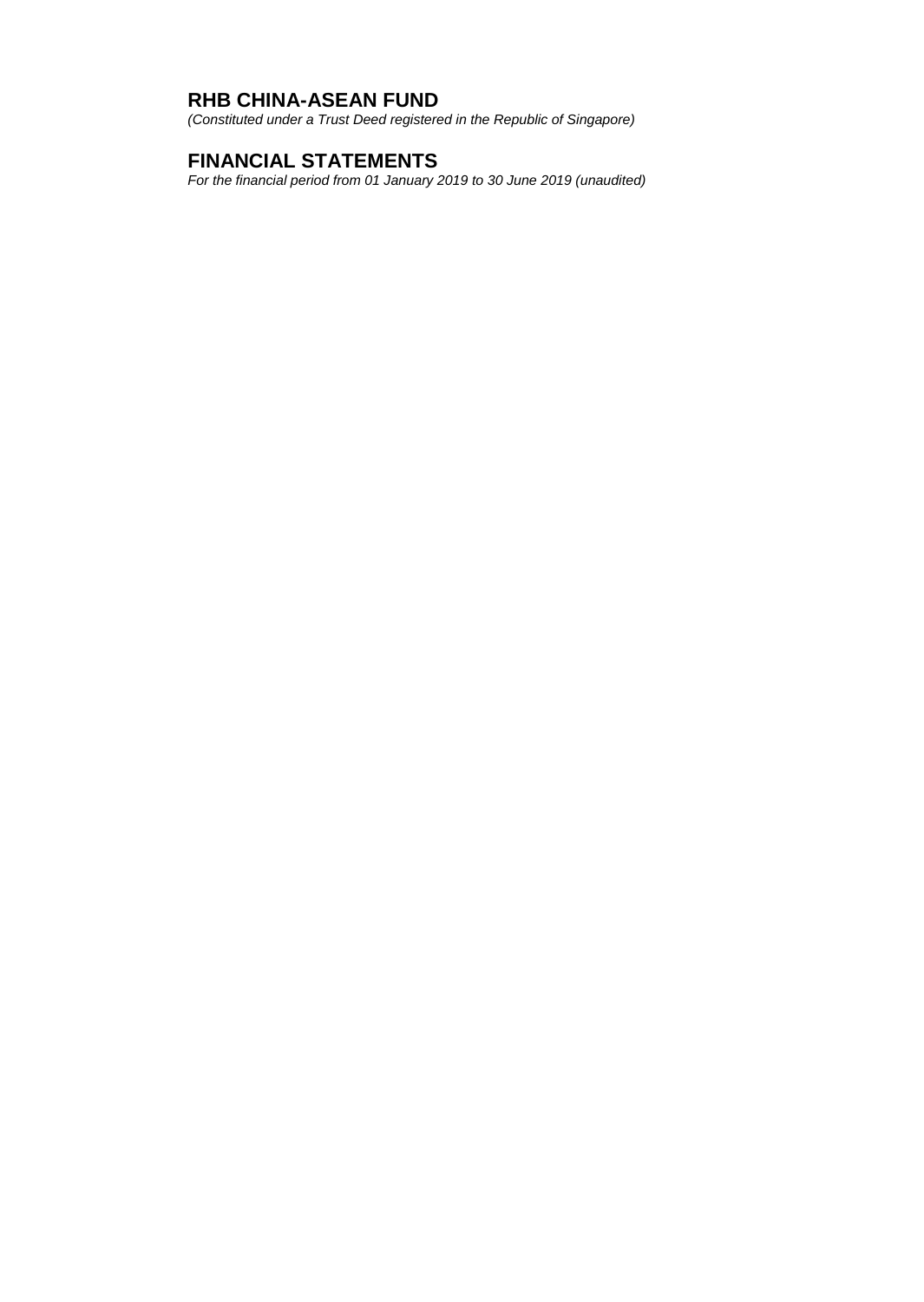*(Constituted under a Trust Deed registered in the Republic of Singapore)*

## **FINANCIAL STATEMENTS**

*For the financial period from 01 January 2019 to 30 June 2019 (unaudited)*

# **Contents**

|                                              | ge |
|----------------------------------------------|----|
| <b>FUND INFORMATION</b>                      | 1  |
| MANAGER'S REPORT                             | 2  |
| FINANCIAL STATEMENTS                         |    |
| <b>Statement of Total Return</b>             | 8  |
| <b>Statement of Financial Position</b>       | 9  |
| Statement of Movements of Unitholders' Funds | 10 |
| <b>Statement of Portfolio</b>                |    |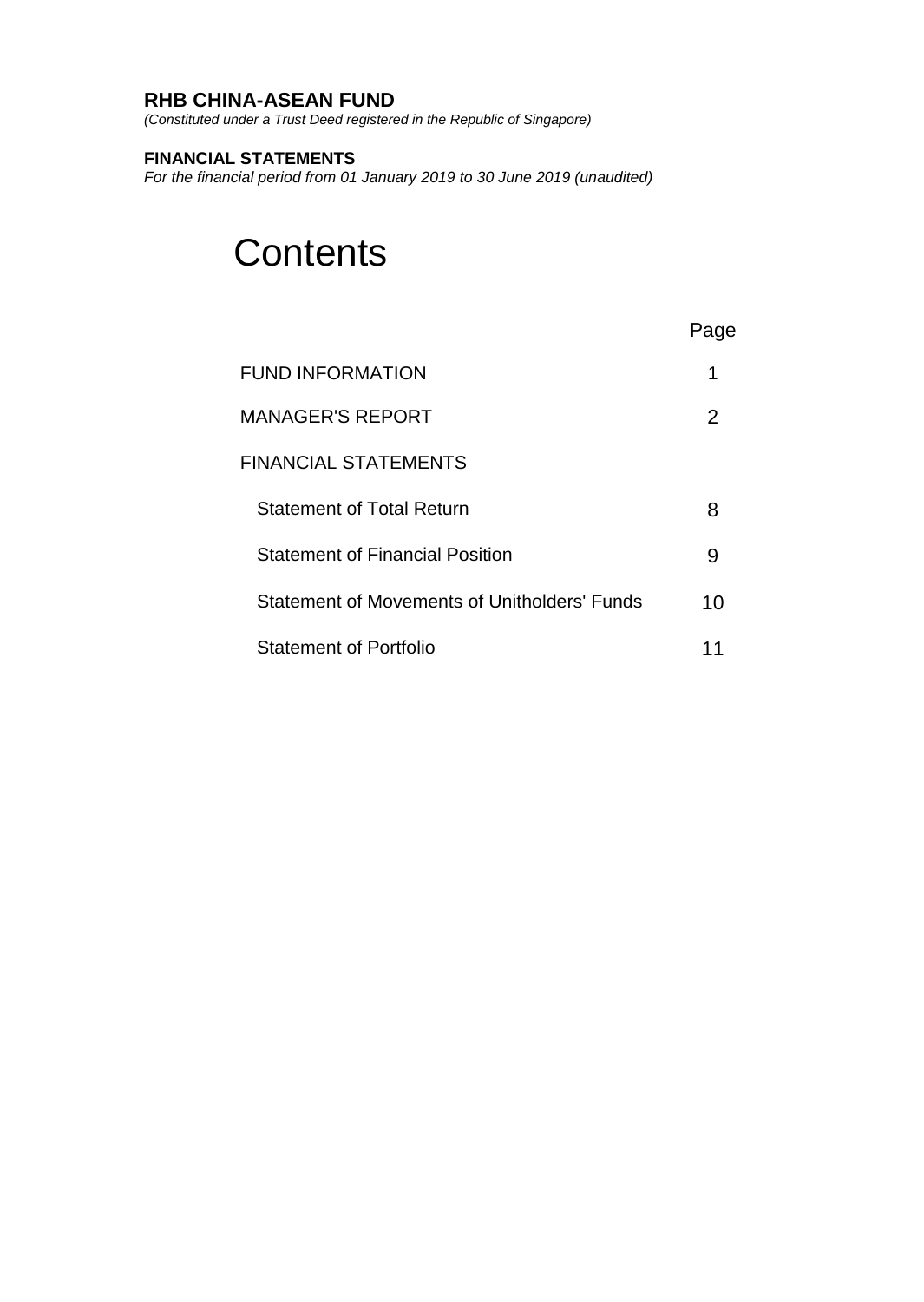*(Constituted under a Trust Deed registered in the Republic of Singapore)*

#### **FUND INFORMATION**

#### **Managers**

RHB Asset Management Pte. Ltd. (Company Registration No. 200615687E) 10 Collyer Quay, #09-08 Ocean Financial Centre Singapore 049315

#### **Directors of the Managers**

Mr. Yap Chee Meng Dr. Ngo Get Ping Ms. Ong Yin Suen, Eliza

#### **Trustee & Registrar**

BNP Paribas Trust Services Singapore Limited (Company Registration No. 200800851W) 20 Collyer Quay, #01-01 Singapore 049319

#### **Investment Advisor**

Shenwan Hongyuan Singapore Private Limited (Company Registration No. 201134060D) 61 Robinson Road, #12-02 Robinson Centre Singapore 068893

#### **Custodian & Administrator**

BNP Paribas Securities Services, operating through its Singapore branch (Company Registration No. T08FC7287D) 20 Collyer Quay, #01-01 Singapore 049319

#### **AUDITORS**

PricewaterhouseCoopers LLP 7 Straits View, Marina One East Tower, Level 12 Singapore 018936

## **Solicitors to the Managers**

Chan & Goh LLP 50 Craig Road, #03-01 Singapore 089688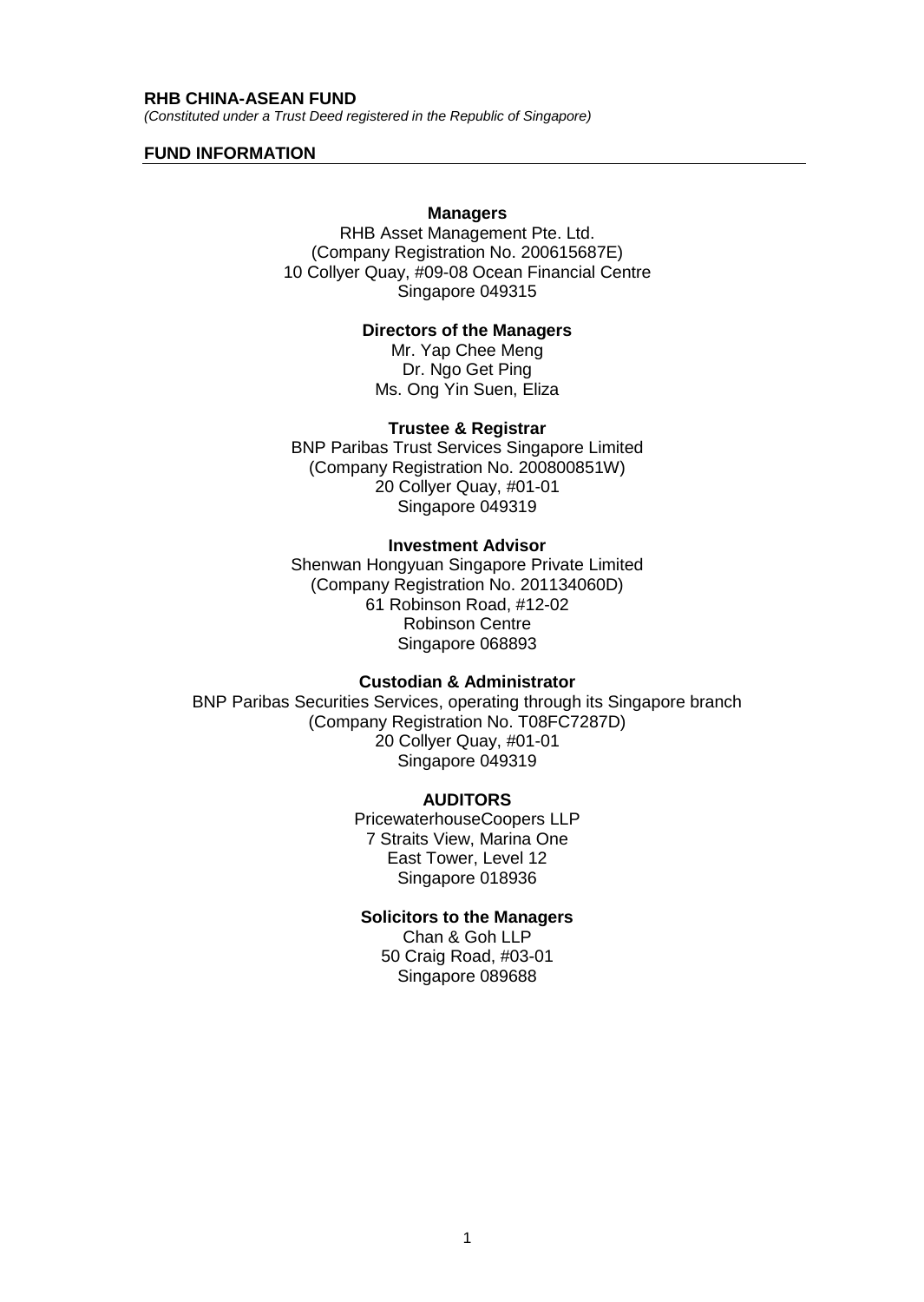*(Constituted under a Trust Deed registered in the Republic of Singapore)*

#### **PERFORMANCE SUMMARY**

## **FUND PERFORMANCE ANALYSIS**

#### **Fund Performance - Class A (SGD %)\*\***

|           | 1 Month | 3 Months 6 Months |       | 1 Year | 3 Years 5 Years          |                          | <b>YTD</b> | <b>Since</b><br><b>Inception</b> |
|-----------|---------|-------------------|-------|--------|--------------------------|--------------------------|------------|----------------------------------|
| Fund      | 5.17    | (2.95)            | 11.74 | $\sim$ | $\overline{\phantom{0}}$ | $\sim$                   | 11 74      | 0.03                             |
| Benchmark | 5.22    | 1.76              | 17.90 | $\sim$ | $\overline{\phantom{a}}$ | $\overline{\phantom{0}}$ | 17.90      | 12.08                            |

Source: Lipper as at 30 June 2019

\*Chart performance is rebased to 100 beginning on the last business day on the month of inception and is updated on a monthly basis with figures of the last business day of the current month.

\*\*Fund performance figures in the table above are calculated on a NAV to NAV single pricing basis, after deducting subscription fees and realisation charges (if any).

Only performance figures for Class A (SGD) is shown because, as at 31 May 2019, there are no investments in other share classes.

Past performance is not an indication of future performance. The value of the units in the funds and the income accruing to the units, if any, may fall or rise.

#### **MANAGER'S COMMENTS**

#### **FUND PERFORMANCE**

The fund returned 5.17% against the benchmark\* which returned 5.22% for June (in SGD term).

Note: \*Composite benchmark consisting of 50% MSCI South East Asia Index and 50% Chinese Securities Index 100. Source: Lipper

#### **MARKET REVIEW**

China A share market rebounded in June. The SHSZ100 Index was up 6.58% during the period and closed at 4103.71, while ChiNext index was up by 1.88% during the month. All sectors saw rebounds, with large cap blue chips outperformed small cap growth stocks during the month.

China economy data remained soft in June. China official manufacturing PMI in June was 49.4, flat from last month and maintained below the 50 threshold. New orders index was 49.6, down from 49.8 in June and maintained below the 50 threshold, and new export orders index was 46.3, down from 46.5 in May and kept below the 50 threshold, reflecting contracted demand for both domestic and external markets. PMI production index was down from 51.7 to 51.3 and the employment index was down from 47 to 46.9 in June. Purchasing Price Index was 49 in May, down from 51.8 in May and below the expansion territory, showing commodities prices softened. International crude oil price rebounded by 8% to USD 58.18/bbl during June, as US-China trade war tension eased and higher expectation for US Feb rates cut this year.

Global Markets recovered in June. Both domestic market and oversea markets sentiments became better in June due to higher expectation of US Fed rates cut this year, with US Dow Jones Index up 7.19% and Nasdaq Index up 6.14%. The onshore RMB appreciated by 0.55% in June and ended at 6.87, while USD index was down 1.63% and ended at 96.16. US 10-year treasury yield was down from 2.13% to 2.05% at the end of June, and China 10-year treasury yield was down from 3.297% to 3.279% at the end of June. US yield curves kept reversed in June, which showed concerns for US economy recession. While domestically, margin financing continued to drop in June and outstanding balance of the A share stock market margin trading was down from RMB 0.915tn at the end of May to RMB 0.902tn at the end of June, showing overall market sentiment remained cautious.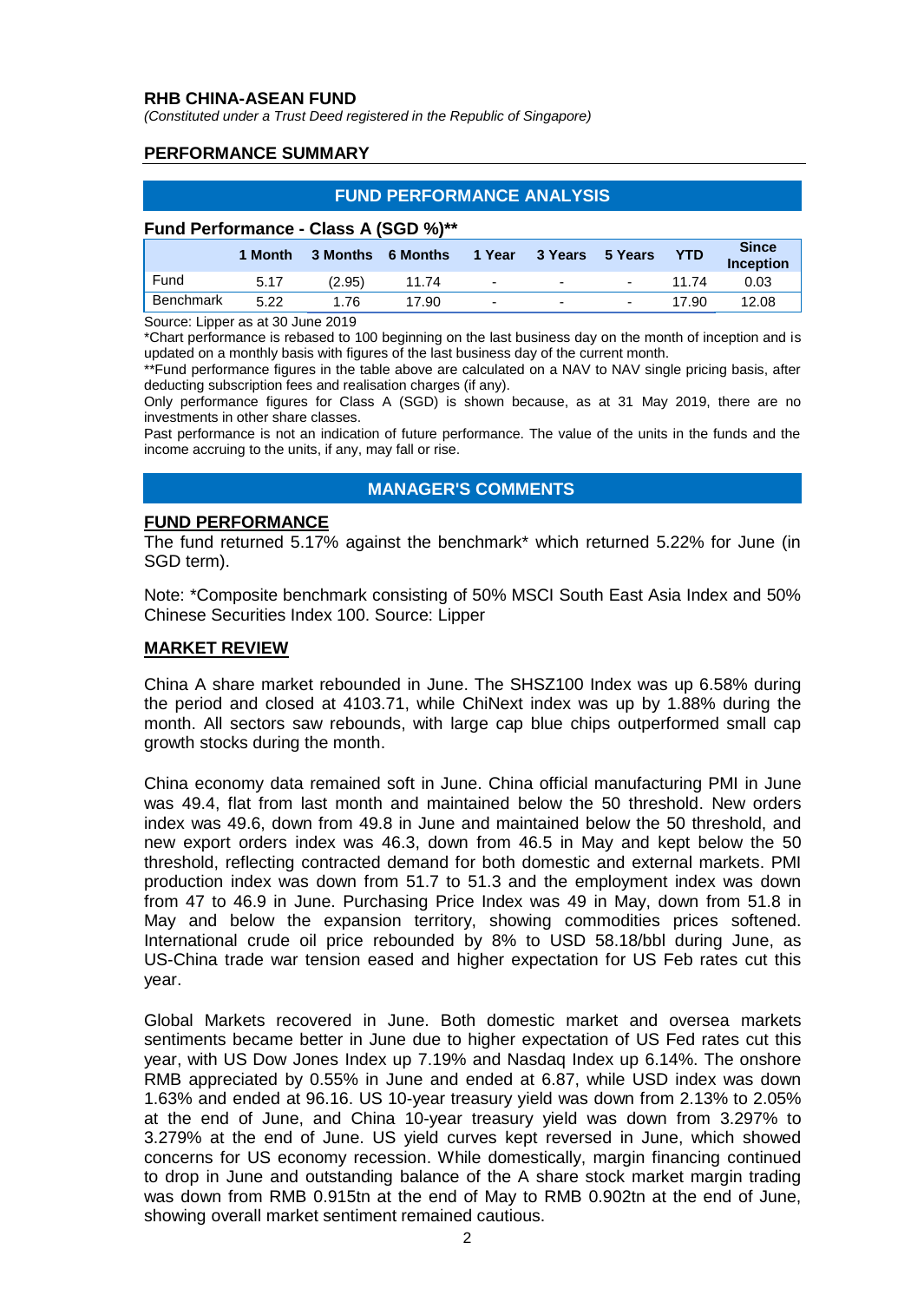*(Constituted under a Trust Deed registered in the Republic of Singapore)*

#### **PERFORMANCE SUMMARY**

#### **MANAGER'S COMMENTS**

#### **MARKET REVIEW** (continued)

The ASEAN markets rallied on a couple of macro driven factors. First, the retreat of global central banks reached its climax at the Fed's June meeting, opening the path for rate cuts which may happen as soon as July. Markets are pricing in two more cuts in 2019, with one cut in July and a second one in either September or December. Second, the G-20 summit saw Trump walk back on several of his previous threats – saying he would hold off raising tariffs on an additional USD300 billion of Chinese imports and allowing US firms to conduct business with Huawei.

Singapore and Thai market, led the rally in ASEAN, 6.5% and 6.8% respectively. Followed by the Indonesia and Malaysia markets, 2.4% and 1.3% respectively in local currency terms. ASEAN currencies also appreciated against the greenback as expectations of rate cuts set in. Thai Baht appreciated the most, at 3.1%.

#### **OUTLOOK & STRATEGY**

We believe market sentiment will recover in near term, and market focus will return to economic performance and government's monetary policies as US-China relationship saw stabilization. More domestic supporting policies will be released if macro situation turns worse. We will also monitor domestic credit expansion especially for the property market, which should be an important indicator for economy stabilization. Global economy is estimated to slow down, and US's economy outlook should continue to create market worries this year. We will closely monitor the development of US-China disputes, and adjust our portfolio accordingly. We believe progress of US-China trade talk and more supporting domestic policies will be positive for the A share market. We believe China market will further open in the future, and MSCI & FTSE Russell's A share inclusion will have long-term positive effects.

China economy may face more pressures under current external headwinds, and domestic monetary policies will be more supportive to avoid a hard landing. We will continue to closely monitor the impact of market liquidity situation, and the effects of domestic stimulated policies on economy. External factors such as US Fed's rate guidance and balance sheet normalization progress, US president Donald Trump's protectionistic policies, Brexit and other geopolitical events and emerging markets turbulences.

Over the next 5-10 years, Asia, and especially ASEAN, will emerge as the region with relatively stronger growth compared the rest of the world. ASEAN, with its structural advantage in demographics, will emerge as the complimentary piece to China's evolution into a giant consumption economy. Adding on to the commitments by the governments in Asia/ASEAN towards infrastructure development, the region will feature prominently as the place for equity investments. We would look to buy stocks during periods where investors largely ignore these positive developments in the region.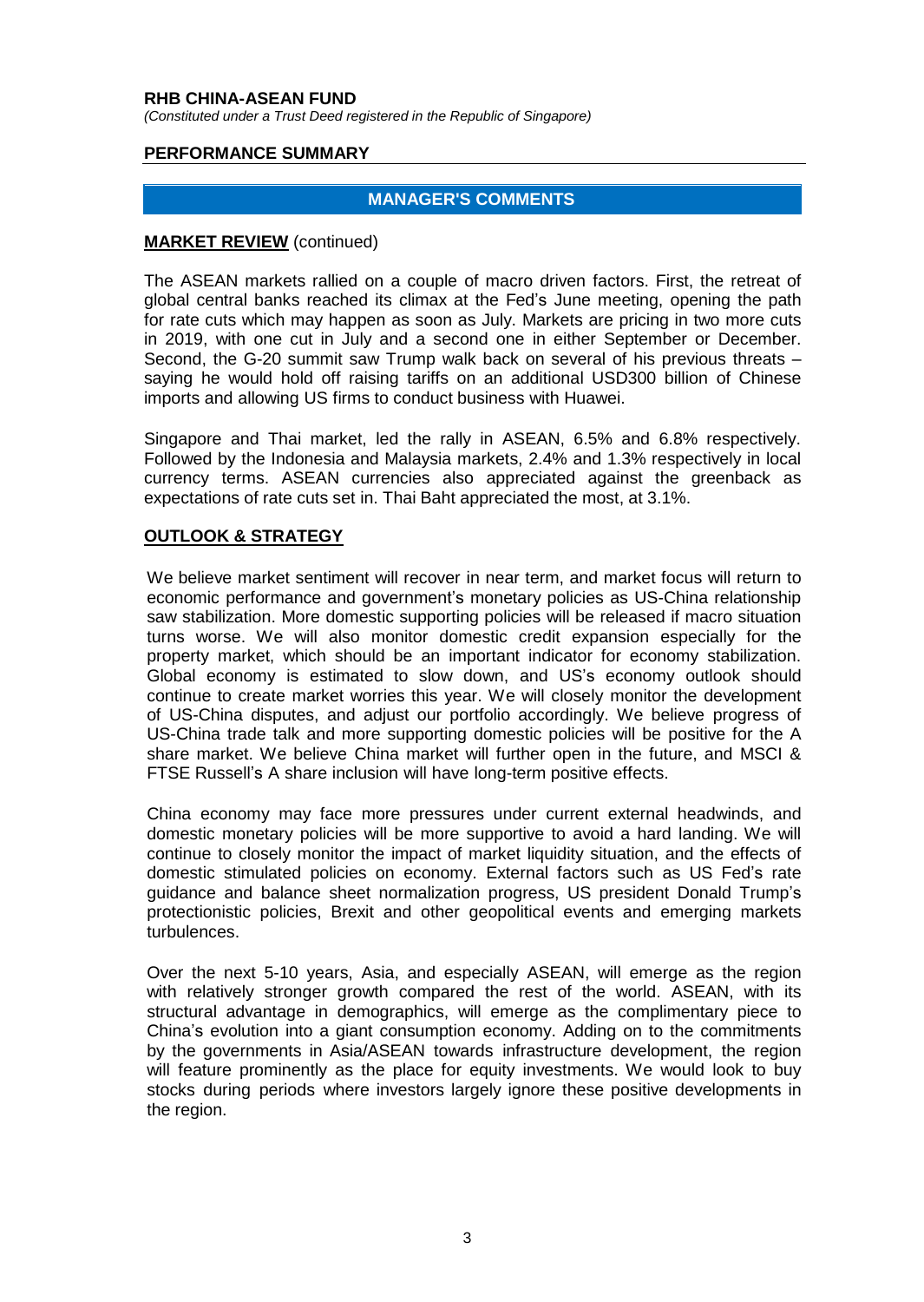*(Constituted under a Trust Deed registered in the Republic of Singapore)*

#### **MANAGER'S REPORT**

*For the financial period from 01 January 2019 to 30 June 2019 (unaudited)*

#### **a) Investments at fair value and as a percentage of net asset value ("NAV") as at 30 June 2019 under review classified by:**

#### **i) Country**

Please refer to Statement of Portfolio.

#### **ii) Industry**

Please refer to Statement of Portfolio.

## **iii) Asset class**

|                    | Fair value<br>US\$ | % of NAV |
|--------------------|--------------------|----------|
| Equities and REITS | 1,131,543          | 96.19    |
| Other net assets   | 44,833             | 3.81     |
| Total              | 1,176,376          | 100.00   |

## **iv) Credit rating of Debt securities**

N/A.

## **b) Top Ten holdings**

10 largest holdings at 30 June 2019

|                                              | Fair value<br>US\$ | % of NAV |
|----------------------------------------------|--------------------|----------|
| Ping An Insurance Group Company of China     |                    |          |
| Limited                                      | 73,487             | 6.25     |
| China Merchants Bank Company Limited         | 40,309             | 3.43     |
| <b>Bank Central Asia TBK PT</b>              | 38,404             | 3.26     |
| <b>DBS Group Holdings Limited</b>            | 34,538             | 2.94     |
| Inner Mongolia Yili Industrial Group Company |                    |          |
| Limited                                      | 31,597             | 2.69     |
| Oversea-Chinese Banking Corporation Limited  | 29,491             | 2.51     |
| United Overseas Bank Limited                 | 28,970             | 2.46     |
| Gree Electric Appliances Incorporation of    |                    |          |
| Zhuhai                                       | 28,808             | 2.45     |
| Kweichow Moutai Company Limited              | 28,634             | 2.43     |
| Bank Of Ningbo Company Limited               | 28,398             | 2.41     |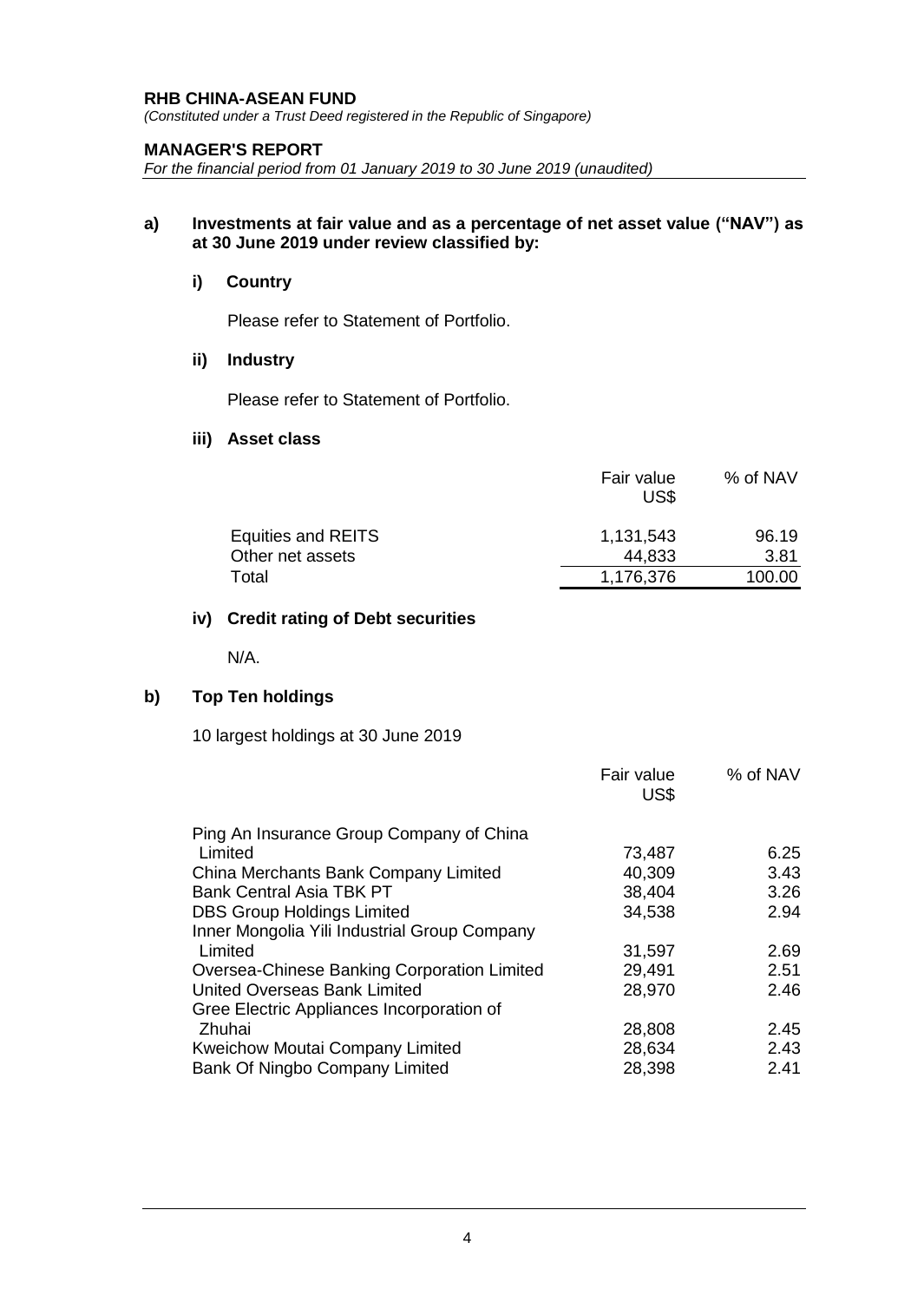*(Constituted under a Trust Deed registered in the Republic of Singapore)*

## **MANAGER'S REPORT**

*For the financial period from 01 January 2019 to 30 June 2019 (unaudited)*

#### **c) Exposure to derivatives**

i) Fair value of derivative contracts and as a percentage of NAV as at 30 June 2019.

N/A.

ii) Net gains/(losses) on derivative contracts realized during the financial year ended 30 June 2019.

N/A.

iii) Net gains/(losses) on outstanding derivative contracts marked to market as at 30 June 2019.

N/A.

#### **d) Amount and percentage of NAV invested in other schemes as at 30 June 2019.**

|                                    | Fair value % of NAV<br>US\$ |      |
|------------------------------------|-----------------------------|------|
| <b>Capitaland Commercial Trust</b> | 19.247                      | 1.64 |

# **e) Amount and percentage of borrowings to NAV as at 30 June 2019**

N/A.

#### **f) Amount of redemptions and subscriptions for the period from 01 January 2019 to 30 June 2019**

Please refer to Statement of Movements of Unitholder's Funds.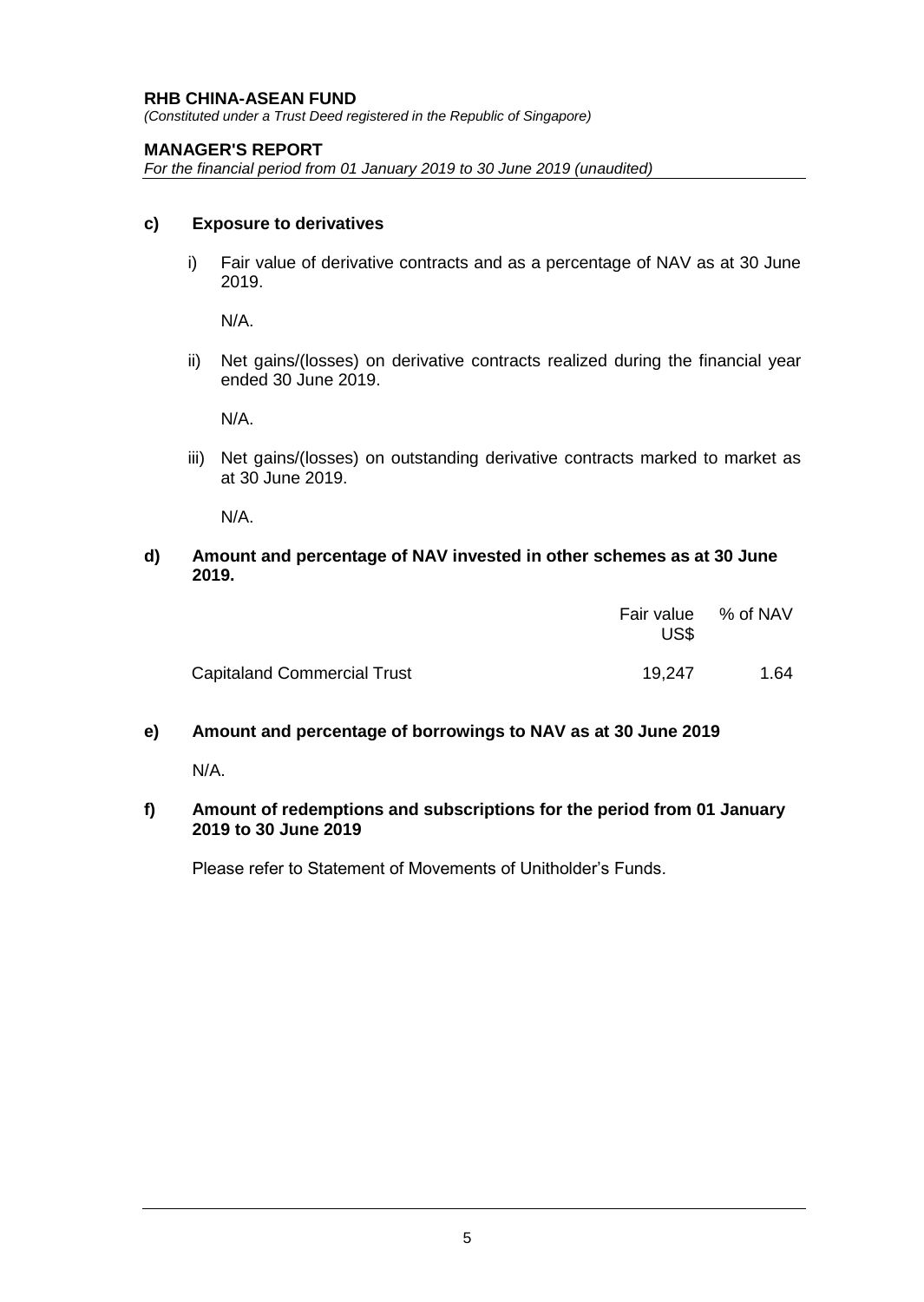*(Constituted under a Trust Deed registered in the Republic of Singapore)*

#### **MANAGER'S REPORT**

*For the financial period from 01 January 2019 to 30 June 2019 (unaudited)*

#### **g) The amount of related-party transactions for the period from 01 January 2019 to 30 June 2019**

In addition to related party information shown elsewhere in the financial statements, the following significant transactions took place during the financial period between the Fund and a related party at terms agreed between the parties and within the provisions of the Deeds:

|    |                                                                                                                                                                  | 30 June 2019 31 December 2018<br>US\$ | US\$                           |
|----|------------------------------------------------------------------------------------------------------------------------------------------------------------------|---------------------------------------|--------------------------------|
|    | Bank balances held with related party of<br>the Trustee                                                                                                          | 62,525                                | 112,702                        |
| h) | <b>Expense ratio</b>                                                                                                                                             |                                       |                                |
|    | <b>Class A Units (SGD)</b>                                                                                                                                       |                                       | 30 June 2019                   |
|    | Total operating expenses (annualised)<br>- Including set up cost<br>- Excluding set up cost<br>Average daily net asset value<br>Total expense ratio <sup>1</sup> | US\$<br>US\$<br>US\$                  | 100,521<br>66,166<br>1,173,014 |
|    | - Including set up cost (annualised)<br>- Excluding set up cost (annualised)                                                                                     | %<br>%                                | 8.57<br>5.64                   |

Note: The expense ratio has been computed based on the guidelines laid down by the Investment Management Association of Singapore ("IMAS"). The calculation of the expense ratio at financial year end was based on total operating expenses divided by the average net asset value for the year. The total operating expenses do not include (where applicable) brokerage and other transactions costs, performance fee, interest expense, distribution paid out to unitholders, foreign exchange gains/losses, front or back end loads arising from the purchase or sale of other funds and tax deducted at source or arising out of income received. The Fund does not pay any performance fee. The average net asset value is based on the daily balances.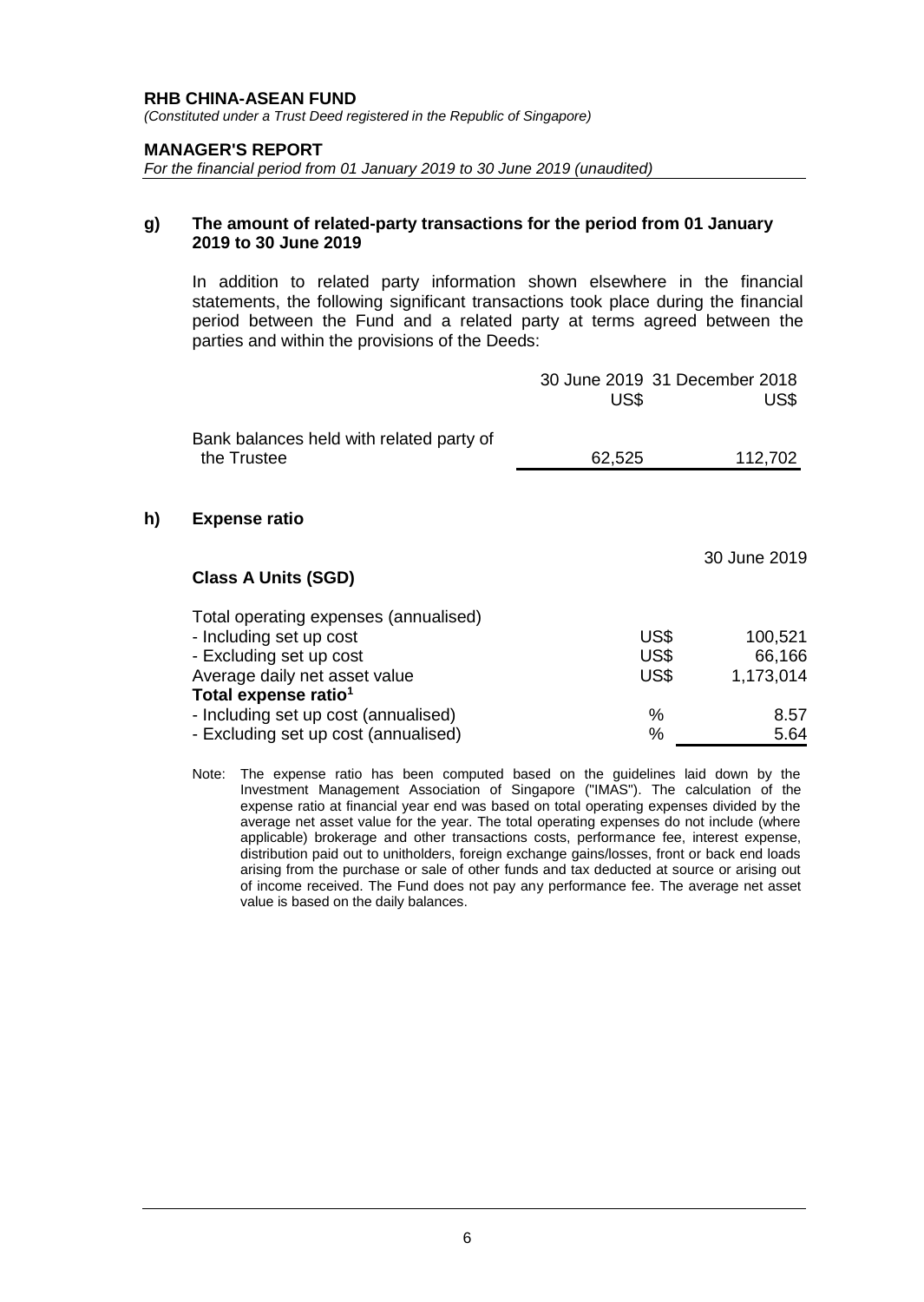*(Constituted under a Trust Deed registered in the Republic of Singapore)*

#### **MANAGER'S REPORT**

*For the financial period from 01 January 2019 to 30 June 2019 (unaudited)*

#### **i) Turnover ratio**

|                                            |               | 30 June 2019 |
|--------------------------------------------|---------------|--------------|
| Lower of total value of purchases or sales | US\$          | 707.491      |
| Average daily net asset value              | US\$          | 1,180,244    |
| Total turnover ratio <sup>Note</sup>       | $\frac{0}{6}$ | 59.94        |

Note: The portfolio turnover ratio is calculated in accordance with the formula stated in the Code on Collective Investment Schemes. The calculation of the portfolio turnover ratio was based on the lower of the total value of purchases or sales of the underlying investments, divided by the average daily net asset value.

#### **j) Any other material information that will adversely impact the valuation of the scheme such as contingent liabilities of open contracts**

N/A.

#### **k) For schemes which invest more than 30% of NAV in another scheme, the following key information the underlying fund should be disclosed.**

i) top 10 holdings at fair value and as percentage of NAV as at 30 June 2019

N/A.

ii) expense ratios for the financial period ended 30 June 2019.

N/A.

iii) turnover ratios for the financial period ended 30 June 2019.

N/A.

#### **l) Soft dollar commission/arrangements**

Nil.

**m) Where the scheme offers pre-determined payouts, an explanation on the calculation of the actual received by participants and any significant deviation from the predetermined payouts**

N/A.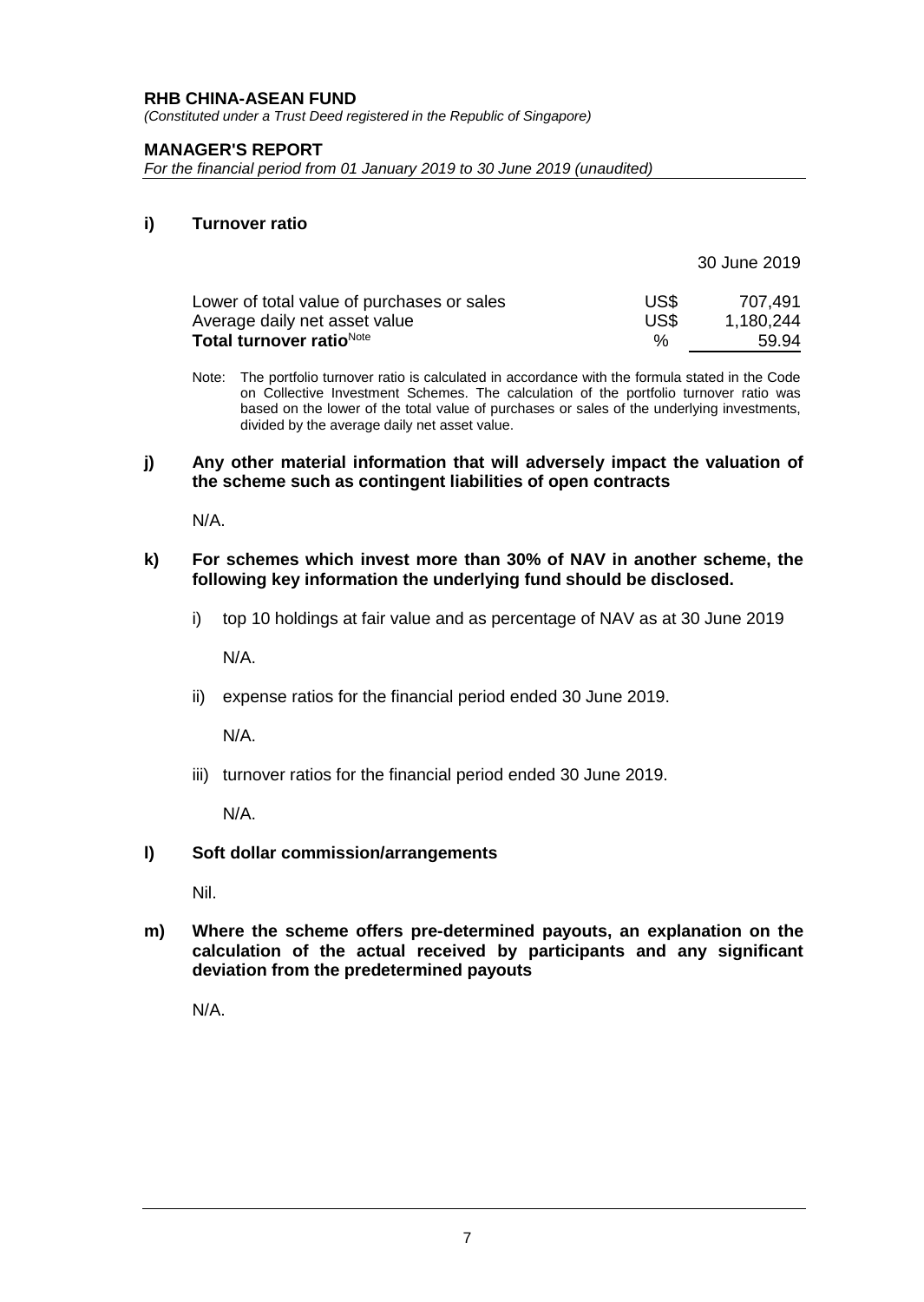*(Constituted under a Trust Deed registered in the Republic of Singapore)*

# **STATEMENT OF TOTAL RETURN**

*For the financial period from 01 January 2019 to 30 June 2019 (unaudited)*

|                                                                       | 30 June 2019<br>US\$ |
|-----------------------------------------------------------------------|----------------------|
| <b>Income</b>                                                         |                      |
| <b>Dividends</b>                                                      | 17,080               |
| Interest on cash and bank balances                                    | 592                  |
|                                                                       | 17,672               |
| <b>Less: Expenses</b>                                                 |                      |
| Management fee                                                        | 8,777                |
| Registrar fee                                                         | 2,211                |
| Trustee fee                                                           | 4,945                |
| Custody fee                                                           | 8,822                |
| Audit fee                                                             | 1,917                |
| Valuation fee                                                         | 4,955                |
| <b>Transaction costs</b>                                              | 4,449                |
| Other expenses                                                        | 12,045               |
|                                                                       | 48,121               |
| Net expenses                                                          | (30, 449)            |
| Net gains or losses on value of investments and financial derivatives |                      |
| Net gain on investments                                               | 200,451              |
| Net foreign exchange loss                                             | (3,981)              |
|                                                                       | 196,470              |
| Total return for the financial period before income tax               | 166,021              |
| Less: Income tax                                                      | (1,487)              |
| Total return for the financial period after income tax                | 164,534              |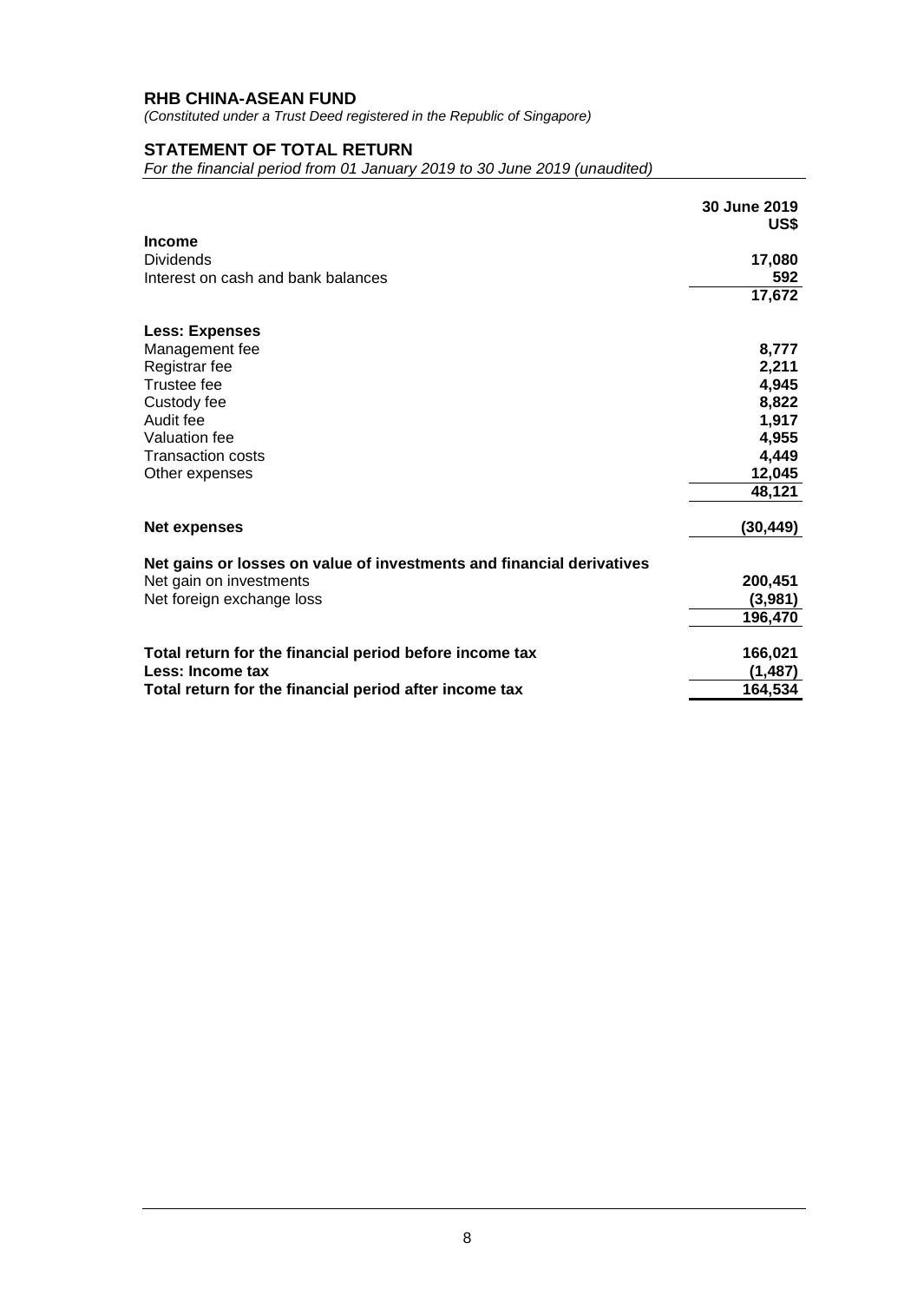*(Constituted under a Trust Deed registered in the Republic of Singapore)*

# **STATEMENT OF FINANCIAL POSITION**

|                                        | 30 June 2019<br>US\$ | 31 December 2018<br>US\$ |
|----------------------------------------|----------------------|--------------------------|
| <b>ASSETS</b>                          |                      |                          |
| Portfolio of investments               | 1,131,543            | 1,019,400                |
| <b>Receivables</b>                     | 54                   | 683                      |
| Cash and bank balances                 | 62,525               | 112,702                  |
| <b>Total assets</b>                    | 1,194,122            | 1,132,785                |
| <b>LIABILITIES</b>                     |                      |                          |
| Payables                               | 17,746               | 12,872                   |
| Set-up cost payable                    |                      | 34,355                   |
| <b>Total liabilities</b>               | 17,746               | 47,227                   |
| <b>EQUITY</b>                          |                      |                          |
| Net assets attributable to unitholders | 1,176,376            | 1,085,558                |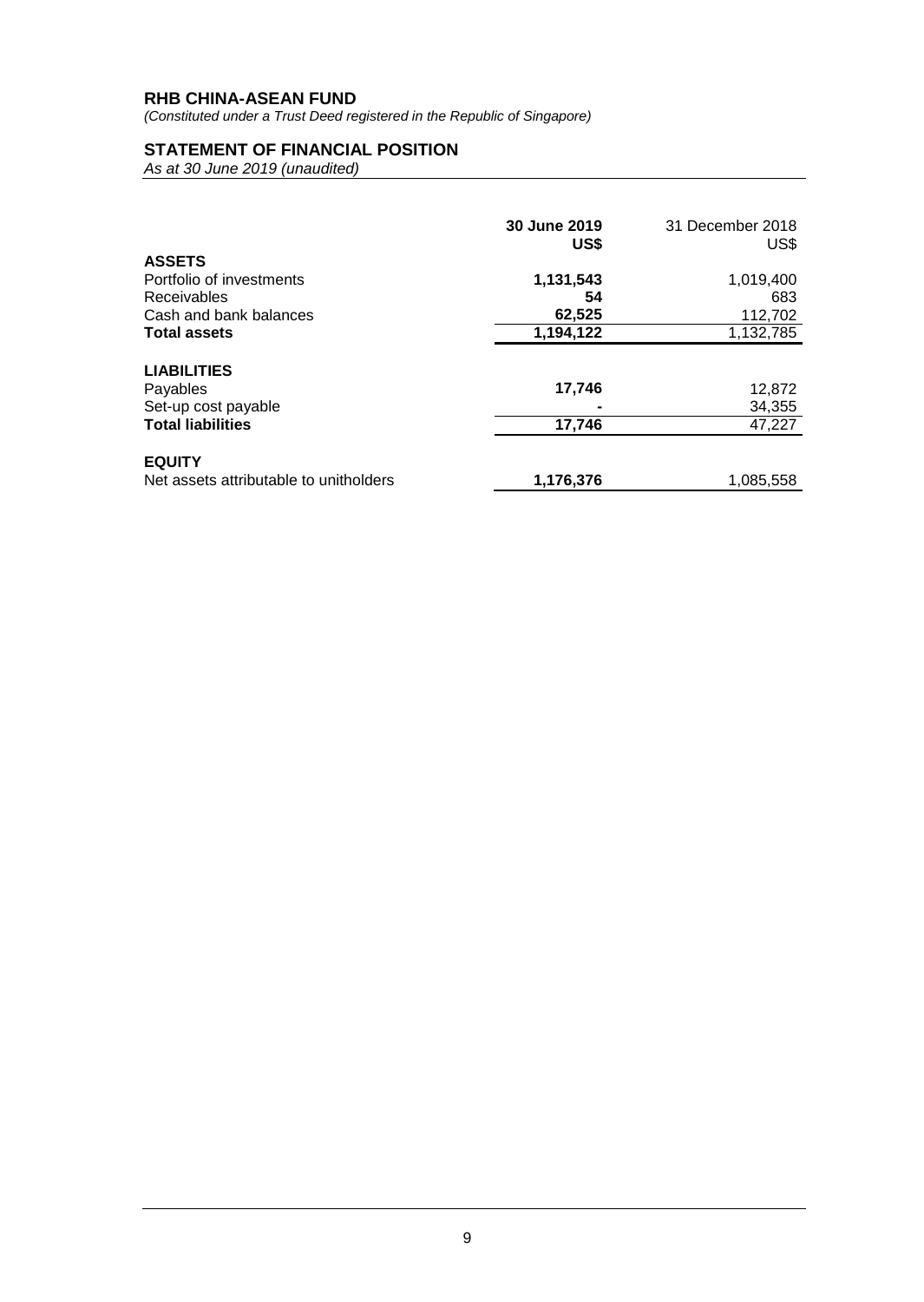*(Constituted under a Trust Deed registered in the Republic of Singapore)*

## **STATEMENT OF MOVEMENTS OF UNITHOLDERS' FUNDS**

*For the financial period from 01 January 2019 to 30 June 2019 (unaudited)*

|                                                                                                              | 30 June 2019<br>US\$ | 31 December 2018<br>US\$ |
|--------------------------------------------------------------------------------------------------------------|----------------------|--------------------------|
| Net assets attributable to unitholders at the<br>beginning of the financial period/year                      | 1,085,558            |                          |
| <b>Operations</b><br>Change in net assets attributable to unitholders<br>resulting from operations           | 164,534              | (155, 441)               |
| Unitholders' contributions/(withdrawals)<br>Creation of units<br>Cancellation of units                       | 1,034<br>(74,750)    | 1,240,999                |
| Change in net assets attributable to unitholders<br>resulting from net creation and cancellation of<br>units | (73, 716)            | 1,240,999                |
| Total increases in net assets attributable to unitholders                                                    | 90,818               | 1,085,558                |
| Net assets attributable to unitholders at the<br>end of the financial period/year                            | 1,176,376            | 1,085,558                |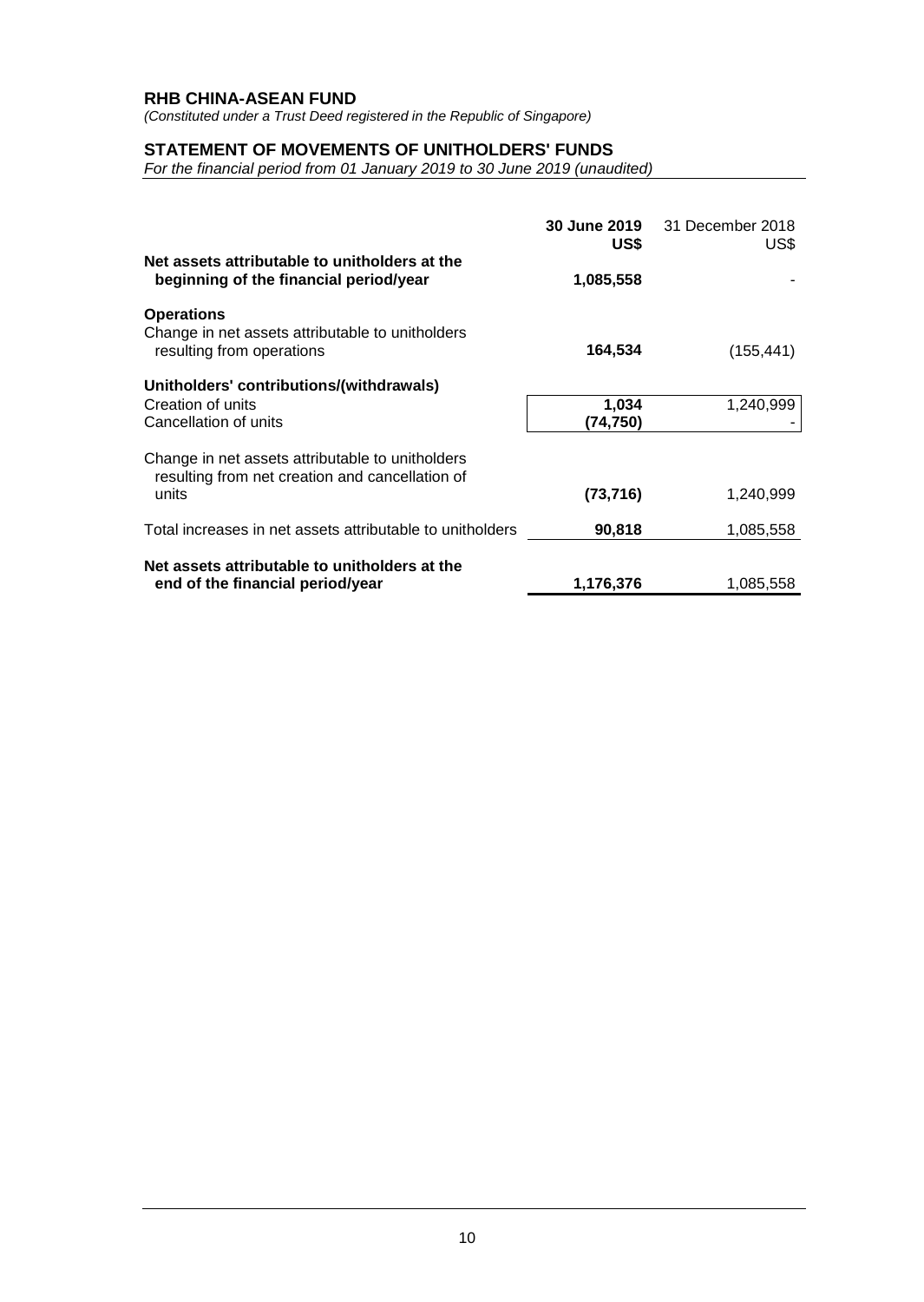*(Constituted under a Trust Deed registered in the Republic of Singapore)*

# **STATEMENT OF PORTFOLIO**

| <b>By Geography (Primary)</b>                                                               |                                    |                                       | Percentage of<br>total net assets                      |
|---------------------------------------------------------------------------------------------|------------------------------------|---------------------------------------|--------------------------------------------------------|
|                                                                                             | <b>Holdings at</b><br>30 June 2019 | Fair value at<br>30 June 2019<br>US\$ | attributable to<br>unitholders at<br>30 June 2019<br>% |
| <b>Quoted Equities</b>                                                                      |                                    |                                       |                                                        |
| <b>CHINA</b>                                                                                |                                    |                                       |                                                        |
| AVIC Shenyang Aircraft Company Limited                                                      | 1,400                              | 5,913                                 | 0.50                                                   |
| Bank Of Ningbo Company Limited                                                              | 8,052                              | 28,398                                | 2.41                                                   |
| <b>BYD Company Limited</b>                                                                  | 2,200                              | 16,235                                | 1.38                                                   |
| China International Travel Service Corporation Limited                                      | 1,300                              | 16,768                                | 1.43                                                   |
| China Jushi Company Limited                                                                 | 16,943                             | 23,493                                | 2.00                                                   |
| China Merchants Bank Company Limited                                                        | 7,700                              | 40,309                                | 3.43                                                   |
| China Vanke Company Limited                                                                 | 5,500                              | 22,255                                | 1.89                                                   |
| Citic Securities Company Limited                                                            | 6,300                              | 21,825                                | 1.86                                                   |
| Daqin Railway Company Limited                                                               | 13,700                             | 16,126                                | 1.37                                                   |
| Fuyao Glass Industry Group Company Limited                                                  | 1,700                              | 5,622                                 | 0.48                                                   |
| Gree Electric Appliances Incorporation Of Zhuhai                                            | 3,600                              | 28,808                                | 2.45                                                   |
| Huadong Medicine Company Limited                                                            | 6,600                              | 24,929                                | 2.12                                                   |
| Hundsun Technologies Incorporated                                                           | 2,470                              | 24,492                                | 2.08                                                   |
| Inner Mongolia Yili Industrial Group Company Limited                                        | 6,500                              | 31,597                                | 2.69                                                   |
| Jiangsu Hengrui Medicine Company Limited                                                    | 2,520                              | 24,199                                | 2.06                                                   |
| Kweichow Moutai Company Limited                                                             | 200<br>2,800                       | 28,634                                | 2.43<br>1.80                                           |
| Midea Group Company Limited                                                                 | 1,500                              | 21,127<br>5,633                       | 0.47                                                   |
| Perfect World Company Limited<br>Ping An Insurance Group Company Of China Limited           |                                    |                                       | 6.25                                                   |
| Poly Developments And Holdings Group Company                                                | 5,700                              | 73,487                                |                                                        |
| Limited                                                                                     | 8,400                              | 15,595                                | 1.33                                                   |
| Shaanxi Coal Industry Company Limited<br>Shandong Sinocera Functional Material Company      | 4,200                              | 5,646                                 | 0.47                                                   |
| Limited<br>Shanghai Ganglian E-Commerce Holdings Company                                    | 9,400                              | 23,264                                | 1.98                                                   |
| Limited                                                                                     | 2,263                              | 24,681                                | 2.10                                                   |
| Shanghai International Airport Company Limited<br>Songcheng Performance Development Company | 1,600                              | 19,504                                | 1.66                                                   |
| Limited                                                                                     | 3,400                              | 11,447                                | 0.97                                                   |
| Suofeiya Home Collection Company Limited                                                    | 3,600                              | 9,722                                 | 0.82                                                   |
| Tongkun Group Company Limited                                                               | 4,600                              | 10,381                                | 0.88                                                   |
| Wanhua Chemical Group Company Limited                                                       | 3,800                              | 23,658                                | 2.01                                                   |
| Winning Health Technology Group Company Limited                                             | 6,200                              | 12,792                                | 1.09                                                   |
| Wuxi Apptec Company Limited<br>Zhejiang Weixing New Building Materials Company              | 800                                | 10,089                                | 0.86                                                   |
| Limited                                                                                     | 4,800                              | 12,152                                | 1.03                                                   |
| <b>Total CHINA</b>                                                                          |                                    | 638,781                               | 54.30                                                  |
| <b>INDONESIA</b>                                                                            |                                    |                                       |                                                        |
| Adaro Energy TBK PT                                                                         | 60,400                             | 5,814                                 | 0.49                                                   |
| Astra International TBK PT                                                                  | 23,300                             | 12,287                                | 1.05                                                   |
| Bank Central Asia TBK PT                                                                    | 18,100                             | 38,404                                | 3.26                                                   |
| Bank Danamon Indonesia TBK PT                                                               | 13,900                             | 4,723                                 | 0.40                                                   |
| Bank Rakyat Indonesia Persero TBK PT                                                        | 85,600                             | 26,418                                | 2.25                                                   |
| Gudang Garam TBK PT                                                                         | 1,300                              | 7,074                                 | 0.60                                                   |
| Hanjaya Mandala Sampoerna TBK PT                                                            | 23,300                             | 5,179                                 | 0.44                                                   |
| Semen Indonesia Persero TBK PT                                                              | 9,000                              | 7,374                                 | 0.63                                                   |
| Telekomunikasi Indonesia Persero TBK PT                                                     | 43,500                             | 12,747                                | 1.08                                                   |
| Wijaya Karya Persero TBK PT                                                                 | 35,700                             | 6,141                                 | 0.52                                                   |
| <b>Total INDONESIA</b>                                                                      |                                    | 126,161                               | 10.72                                                  |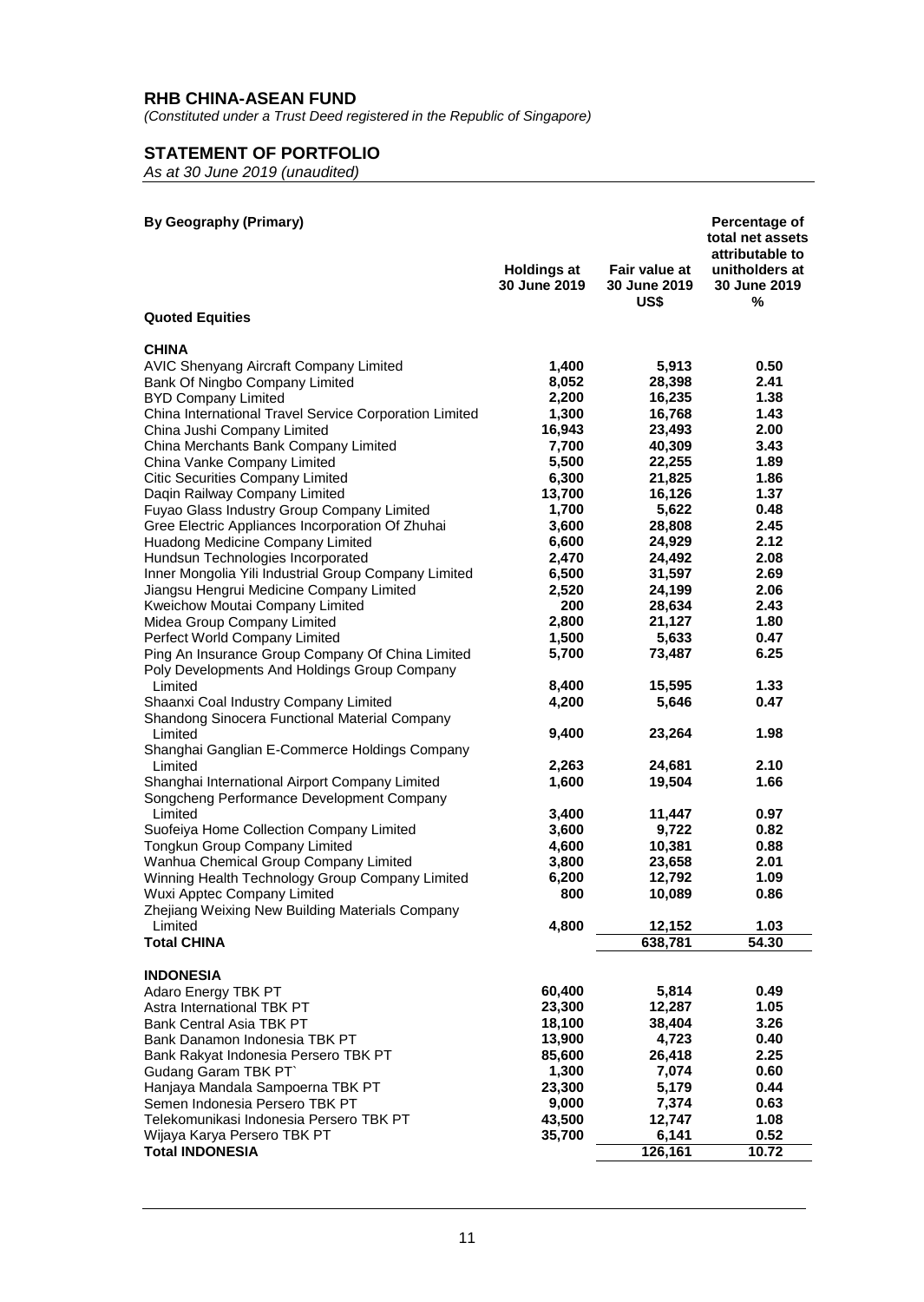*(Constituted under a Trust Deed registered in the Republic of Singapore)*

# **STATEMENT OF PORTFOLIO**

| By Geography (Primary) (continued)                       | <b>Holdings at</b><br>30 June 2019 | Fair value at<br>30 June 2019<br>US\$ | Percentage of<br>total net assets<br>attributable to<br>unitholders at<br>30 June 2019<br>℅ |
|----------------------------------------------------------|------------------------------------|---------------------------------------|---------------------------------------------------------------------------------------------|
| <b>Quoted Equities (continued)</b>                       |                                    |                                       |                                                                                             |
| MALAYSIA                                                 |                                    |                                       |                                                                                             |
| Dialog Group Berhad                                      | 19,000                             | 14,988                                | 1.27                                                                                        |
| Genting Berhad                                           | 3,700                              | 6,061                                 | 0.52                                                                                        |
| Hartalega Holdings Berhad                                | 4,900                              | 6,213                                 | 0.53                                                                                        |
| Malayan Banking Berhad                                   | 5,000                              | 10,744                                | 0.91                                                                                        |
| Petronas Chemicals Group Berhad<br><b>Total MALAYSIA</b> | 2,700                              | 5,488<br>43,494                       | 0.47<br>3.70                                                                                |
|                                                          |                                    |                                       |                                                                                             |
| <b>PHILIPPINES</b><br>Ayala Corporation                  | 340                                | 5,933                                 | 0.51                                                                                        |
| Ayala Land Incorporated                                  | 13,100                             | 12,989                                | 1.10                                                                                        |
| Bank Of The Philippine Islands                           | 3,700                              | 5,669                                 | 0.48                                                                                        |
| <b>SM Investments Corporation</b>                        | 630                                | 11,915                                | 1.01                                                                                        |
| <b>Total PHILIPPINES</b>                                 |                                    | 36,506                                | 3.10                                                                                        |
| <b>SINGAPORE</b>                                         |                                    |                                       |                                                                                             |
| <b>Capitaland Limited</b>                                | 9,100                              | 23,743                                | 2.03                                                                                        |
| <b>DBS Group Holdings Limited</b>                        | 1,800                              | 34,538                                | 2.94                                                                                        |
| <b>First Resources Limited</b>                           | 4,700                              | 5,523                                 | 0.47                                                                                        |
| <b>Keppel Corporation Limited</b>                        | 2,400                              | 11,814                                | 1.00                                                                                        |
| Oversea-Chinese Banking Corporation Limited              | 3,500                              | 29,491                                | 2.51                                                                                        |
| Singapore Technologies Engineering Limited               | 2,200                              | 6,732                                 | 0.57                                                                                        |
| Singapore Telecommunications Limited                     | 4,700                              | 12,159                                | 1.03                                                                                        |
| <b>Starhub Limited</b>                                   | 5,000                              | 5,691                                 | 0.48                                                                                        |
| United Overseas Bank Limited                             | 1,500                              | 28,970                                | 2.46                                                                                        |
| <b>Total SINGAPORE</b>                                   |                                    | 158,661                               | 13.49                                                                                       |
| THAILAND<br>Advanced Info Service Public Company Limited | 3,300                              | 23,458                                | 1.98                                                                                        |
| Bangkok Bank Public Company Limited                      | 1,800                              | 11,563                                | 0.98                                                                                        |
| Bangkok Dusit Medical Services Public Company            |                                    |                                       |                                                                                             |
| Limited                                                  | 8,000                              | 6,782                                 | 0.58                                                                                        |
| Central Pattana Public Company Limited                   | 2,000                              | 4,891                                 | 0.42                                                                                        |
| CP All Public Company Limited                            | 4,900                              | 13,741                                | 1.17                                                                                        |
| Major Cineplex Group Public Company Limited              | 8,100                              | 7,726                                 | 0.66                                                                                        |
| PTT Global Chemical Public Company Limited               | 4,300                              | 8,974                                 | 0.76                                                                                        |
| PTT Public Company Limited                               | 11,600                             | 18,440                                | 1.57                                                                                        |
| Srisawad Corporation Public Company Limited              | 3,960                              | 7,263                                 | 0.62                                                                                        |
| Thai Oil Public Company Limited                          | 2,700                              | 5,855                                 | 0.50                                                                                        |
| <b>Total THAILAND</b>                                    |                                    | 108,693                               | 9.24                                                                                        |
|                                                          |                                    |                                       |                                                                                             |
| <b>Total Quoted Equities</b>                             |                                    | 1,112,296                             | 94.55                                                                                       |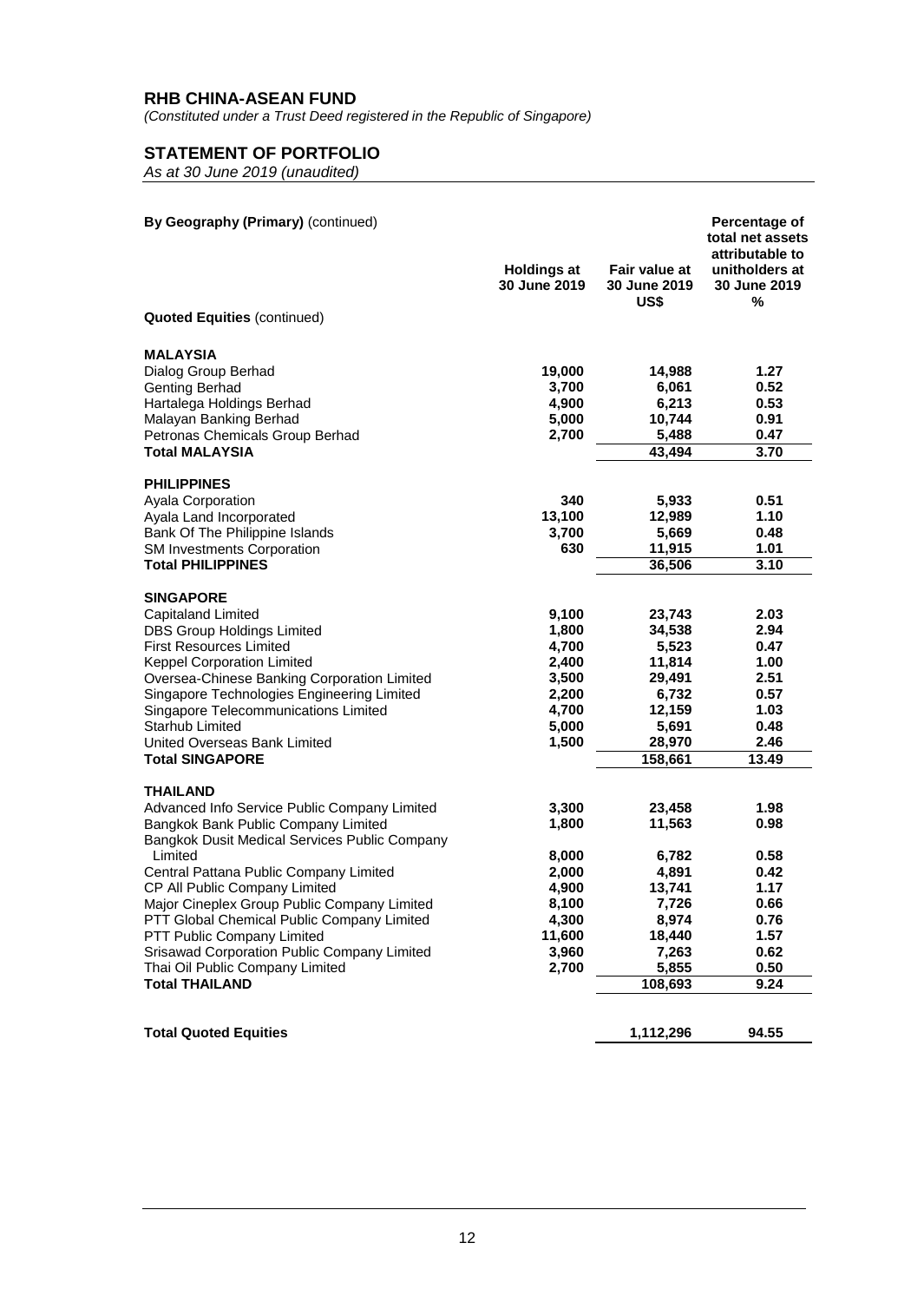*(Constituted under a Trust Deed registered in the Republic of Singapore)*

# **STATEMENT OF PORTFOLIO**

| By Geography (Primary) (continued)<br><b>Quoted Real Estate Investment Trusts</b>             | <b>Holdings at</b><br>30 June 2019 | Fair value at<br>30 June 2019<br>US\$ | Percentage of<br>total net assets<br>attributable to<br>unitholders at<br>30 June 2019<br>% |
|-----------------------------------------------------------------------------------------------|------------------------------------|---------------------------------------|---------------------------------------------------------------------------------------------|
| <b>SINGAPORE</b><br><b>Capitaland Commercial Trust</b><br><b>Total SINGAPORE</b>              | 12,000                             | 19,247<br>19.247                      | 1.64<br>1.64                                                                                |
| <b>Total Quoted Real Estate Investment Trusts</b>                                             |                                    | 19.247                                | 1.64                                                                                        |
| <b>Portfolio of investments</b><br>Other net assets<br>Net assets attributable to unitholders |                                    | 1,131,543<br>44,833<br>1.176.376      | 96.19<br>3.81<br>100.00                                                                     |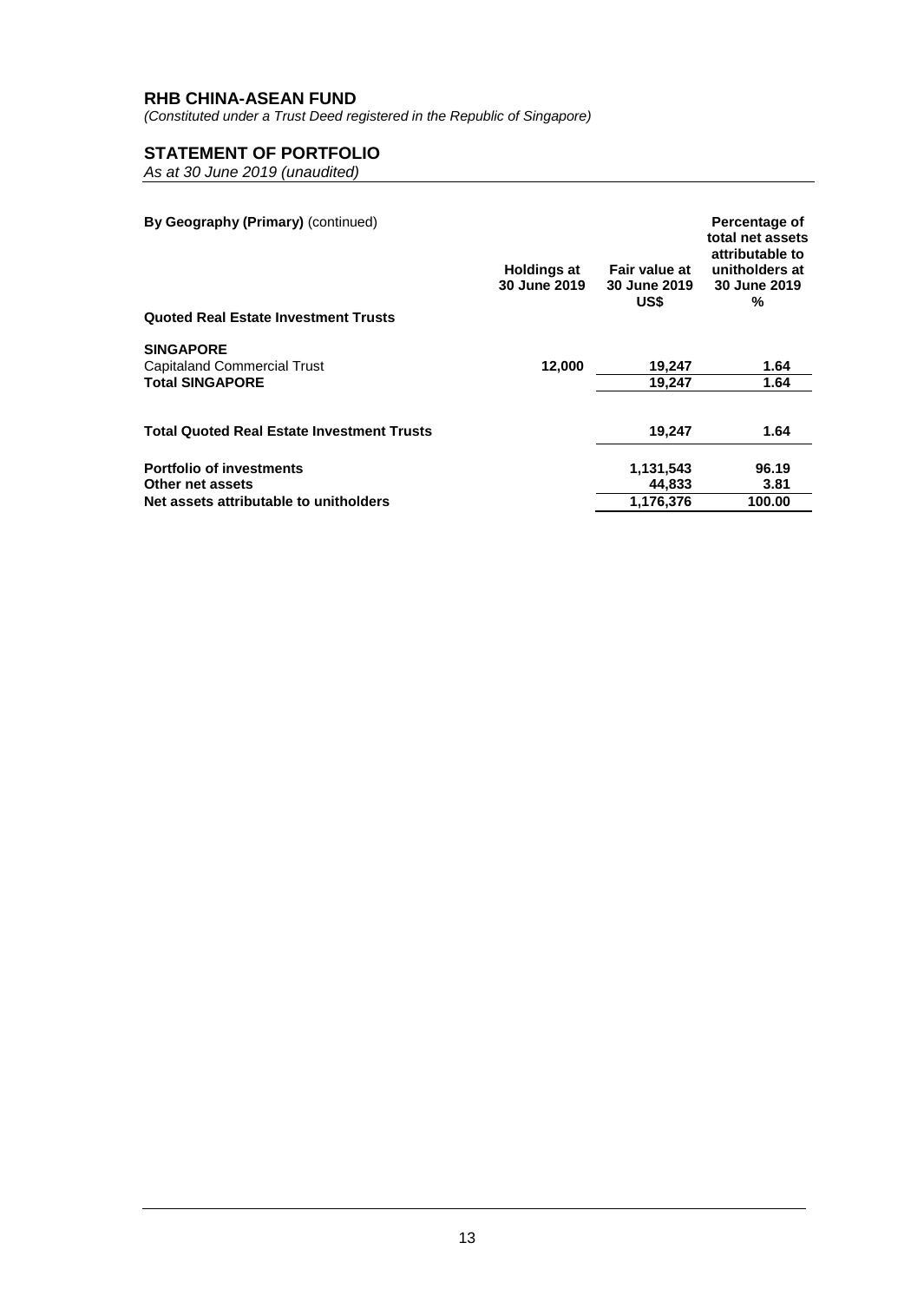*(Constituted under a Trust Deed registered in the Republic of Singapore)*

# **STATEMENT OF PORTFOLIO**

*As at 30 June 2019*

| By Geography (Summary)                            | Percentage of<br>total net assets<br>attributable to<br>unitholders at<br>30 June 2019<br>% | Percentage of<br>total net assets<br>attributable to<br>unitholders at<br>31 December 2018<br>$\%$ |
|---------------------------------------------------|---------------------------------------------------------------------------------------------|----------------------------------------------------------------------------------------------------|
| <b>Quoted Equities</b>                            |                                                                                             |                                                                                                    |
| China                                             | 54.30                                                                                       | 45.26                                                                                              |
| Indonesia                                         | 10.72                                                                                       | 12.10                                                                                              |
| Malaysia                                          | 3.70                                                                                        | 8.50                                                                                               |
| Philippines                                       | 3.10                                                                                        | 3.44                                                                                               |
| Singapore                                         | 13.49                                                                                       | 15.52                                                                                              |
| Thailand                                          | 9.24                                                                                        | 7.67                                                                                               |
| <b>Total Quoted Equities</b>                      | 94.55                                                                                       | 92.49                                                                                              |
| <b>Quoted Real Estate Investment Trusts</b>       |                                                                                             |                                                                                                    |
| Singapore                                         | 1.64                                                                                        | 1.42                                                                                               |
| <b>Total Quoted Real Estate Investment Trusts</b> | 1.64                                                                                        | 1.42                                                                                               |
|                                                   |                                                                                             |                                                                                                    |
| <b>Portfolio of investments</b>                   | 96.19                                                                                       | 93.91                                                                                              |
| Other net assets                                  | 3.81                                                                                        | 6.09                                                                                               |
| Net assets attributable to unitholders            | 100.00                                                                                      | 100.00                                                                                             |